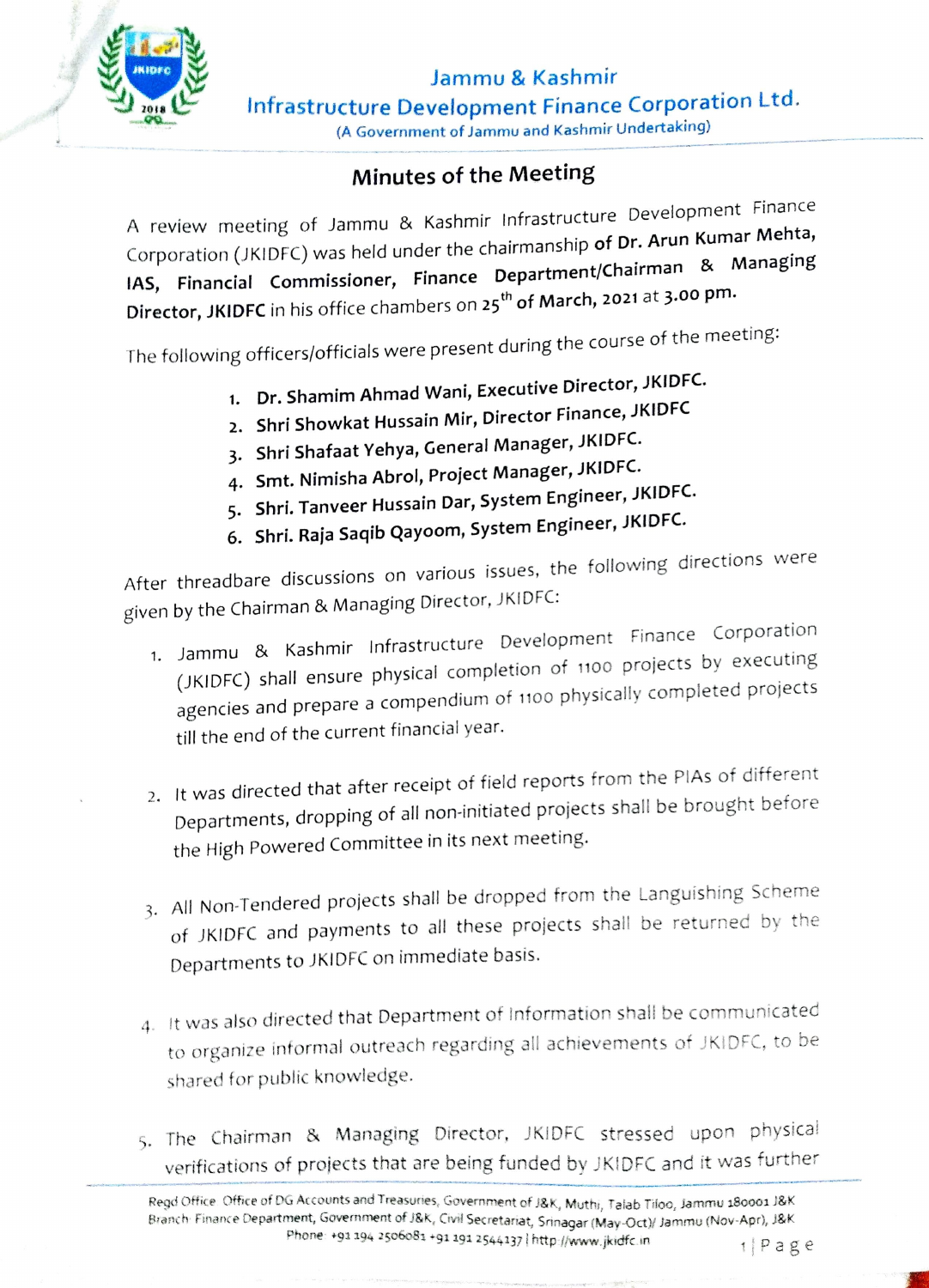directed that teams shall be constituted by JKIDFC for Physical Verifications Commencing from next month.

- 6. The Chairman also directed that Virtual Tours of projects be commenced from 1<sup>st</sup> week of April, 2021. The System Engineers, JKIDFC were directed to organize Virtual Tours with different Departments.
- 7. Regarding the sub-projects of Youth Services & Sports Department, it was directed that a review meeting with all the concerned officials of Youth Services & Sports shall be held under the chairmanship of Chairman & Managing Director, JKIDFC.
- 8. The Chairman & Managing Director, JKIDFC directed that team headed by the Executive Director, JKIDFC shall visit the Mubarak Mandi Heritage Society projects for physical verifications on the approved projects of the Mubarak Mandi.

Further it was also decided by the Chairman & Managing Director, JKIDFC to visit Baagh-e-Bahu Garden along with the team of JKIDFC which was approved under the Languishing Scheme of JKIDFC to verify the ongoing works at the garden.

There being no other agenda, meeting ended with vote of thanks to the chair.

(Shafaat Yehya General Manager, JKIDFC

## No: JKIDFC/2020/IT/SGR/69/.19. Dated: O6/04/2021 Copy to:

- 1. Executive Director, JKIDFC for information.
- 2. Director Finance, JKIDFC for information.
- 3. Pvt. Secretary to Financial Commissioner, Finance Department for kind information of the Financial Commissioner/ Chairman & Managing Director, JKIDFC.
- 4. Project Manager, JKIDFC for information.
- 5. System Engineers, JKIDFC for information.